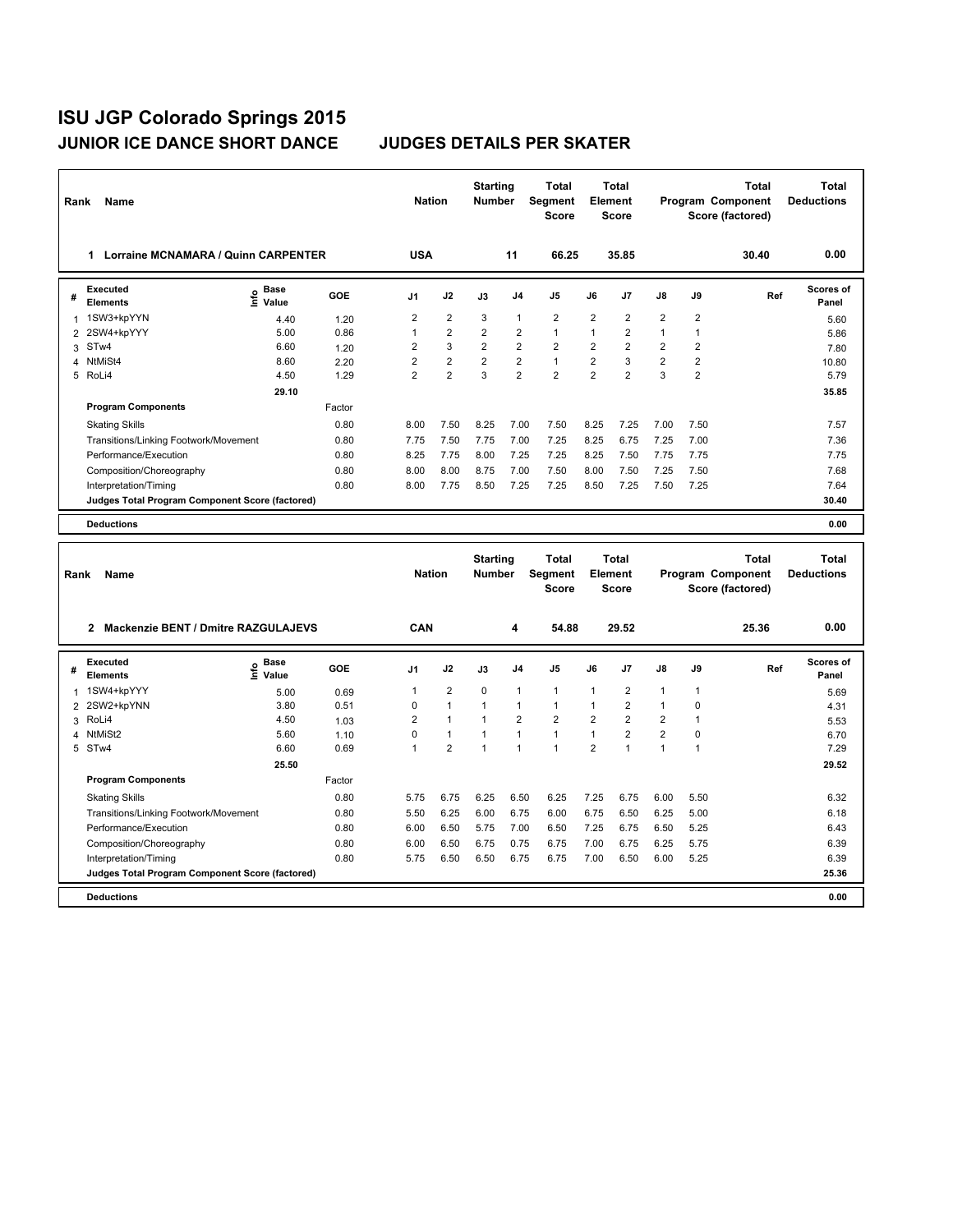| Rank           | Name                                            |                                             |        | <b>Nation</b>  |                | <b>Starting</b><br><b>Number</b> |                | <b>Total</b><br>Segment<br><b>Score</b> |                | <b>Total</b><br>Element<br><b>Score</b> |                         |                | <b>Total</b><br>Program Component<br>Score (factored) | Total<br><b>Deductions</b> |
|----------------|-------------------------------------------------|---------------------------------------------|--------|----------------|----------------|----------------------------------|----------------|-----------------------------------------|----------------|-----------------------------------------|-------------------------|----------------|-------------------------------------------------------|----------------------------|
|                | 3 Chloe LEWIS / Logan BYE                       |                                             |        | <b>USA</b>     |                |                                  | 7              | 53.57                                   |                | 28.51                                   |                         |                | 25.06                                                 | 0.00                       |
| #              | <b>Executed</b><br><b>Elements</b>              | <b>Base</b><br>e <sup>Base</sup><br>⊆ Value | GOE    | J1             | J2             | J3                               | J4             | J5                                      | J6             | J7                                      | J8                      | J9             | Ref                                                   | <b>Scores of</b><br>Panel  |
| 1              | NtMiSt2                                         | 5.60                                        | 1.89   | $\mathbf{1}$   | $\overline{2}$ | 2                                | $\overline{2}$ | $\mathbf{1}$                            | $\overline{2}$ | $\overline{2}$                          | $\overline{2}$          | 1              |                                                       | 7.49                       |
|                | 2 STw4                                          | 6.60                                        | 0.69   | $\mathbf{1}$   | $\mathbf 0$    | 2                                | $\overline{1}$ | $\mathbf{1}$                            | $\mathbf{1}$   | $\mathbf{1}$                            | $\overline{\mathbf{c}}$ | 1              |                                                       | 7.29                       |
| 3              | 1SW1+kpTNN                                      | 3.20                                        | 0.34   | 0              | $\Omega$       | $\mathbf{1}$                     | $\overline{1}$ | $\Omega$                                | $\overline{2}$ | 1                                       | $\mathbf{1}$            | 0              |                                                       | 3.54                       |
| $\overline{4}$ | 2SW3+kpNYY                                      | 4.40                                        | 0.43   | 0              | $\mathbf{1}$   | $\mathbf{1}$                     | $\overline{1}$ | $\mathbf 0$                             | $\mathbf{1}$   | $\mathbf{1}$                            | 0                       | 1              |                                                       | 4.83                       |
|                | 5 RoLi4                                         | 4.50                                        | 0.86   | 1              | 0              | $\overline{2}$                   | $\overline{1}$ | $\mathbf{1}$                            | $\overline{2}$ | $\overline{2}$                          | $\overline{\mathbf{c}}$ | 1              |                                                       | 5.36                       |
|                |                                                 | 24.30                                       |        |                |                |                                  |                |                                         |                |                                         |                         |                |                                                       | 28.51                      |
|                | <b>Program Components</b>                       |                                             | Factor |                |                |                                  |                |                                         |                |                                         |                         |                |                                                       |                            |
|                | <b>Skating Skills</b>                           |                                             | 0.80   | 6.00           | 6.25           | 7.25                             | 6.00           | 5.75                                    | 7.25           | 6.25                                    | 6.00                    | 6.25           |                                                       | 6.29                       |
|                | Transitions/Linking Footwork/Movement           |                                             | 0.80   | 5.75           | 6.00           | 7.00                             | 6.00           | 5.50                                    | 7.00           | 5.75                                    | 5.75                    | 5.75           |                                                       | 6.00                       |
|                | Performance/Execution                           |                                             | 0.80   | 5.50           | 6.50           | 7.00                             | 6.25           | 5.75                                    | 7.50           | 6.25                                    | 6.25                    | 6.00           |                                                       | 6.29                       |
|                | Composition/Choreography                        |                                             | 0.80   | 5.75           | 6.25           | 8.00                             | 6.25           | 6.25                                    | 7.25           | 6.00                                    | 5.75                    | 6.75           |                                                       | 6.36                       |
|                | Interpretation/Timing                           |                                             | 0.80   | 5.75           | 6.50           | 7.75                             | 6.50           | 5.50                                    | 7.50           | 6.50                                    | 6.00                    | 6.00           |                                                       | 6.39                       |
|                | Judges Total Program Component Score (factored) |                                             |        |                |                |                                  |                |                                         |                |                                         |                         |                |                                                       | 25.06                      |
|                | <b>Deductions</b>                               |                                             |        |                |                |                                  |                |                                         |                |                                         |                         |                |                                                       | 0.00                       |
|                |                                                 |                                             |        |                |                |                                  |                |                                         |                |                                         |                         |                |                                                       |                            |
|                |                                                 |                                             |        |                |                |                                  |                |                                         |                |                                         |                         |                |                                                       |                            |
|                |                                                 |                                             |        |                |                | <b>Starting</b>                  |                | <b>Total</b>                            |                | Total                                   |                         |                | <b>Total</b>                                          | <b>Total</b>               |
| Rank           | Name                                            |                                             |        | <b>Nation</b>  |                | <b>Number</b>                    |                | Segment<br><b>Score</b>                 |                | Element<br><b>Score</b>                 |                         |                | Program Component<br>Score (factored)                 | <b>Deductions</b>          |
|                |                                                 |                                             |        |                |                |                                  |                |                                         |                |                                         |                         |                |                                                       |                            |
|                | 4 Sofia POLISHCHUK / Alexander VAKHNOV          |                                             |        | <b>RUS</b>     |                |                                  | 12             | 53.28                                   |                | 27.17                                   |                         |                | 26.11                                                 | 0.00                       |
|                |                                                 |                                             |        |                |                |                                  |                |                                         |                |                                         |                         |                |                                                       |                            |
| #              | <b>Executed</b><br><b>Elements</b>              | Base<br>e Base<br>E Value                   | GOE    | J <sub>1</sub> | J2             | J3                               | J <sub>4</sub> | J5                                      | J6             | J7                                      | J8                      | J9             | Ref                                                   | Scores of<br>Panel         |
| 1              | STw4                                            | 6.60                                        | 0.26   | 0              | $\mathbf{1}$   | $\mathbf 0$                      | $-1$           | $\mathbf 0$                             | 0              | 1                                       | 1                       | 1              |                                                       | 6.86                       |
| $\overline{2}$ | NtCiSt1                                         | 4.10                                        | 0.77   | 1              | $\mathbf{1}$   | $\mathbf{1}$                     | $\overline{2}$ | $\overline{2}$                          | 1              | 1                                       | $\overline{2}$          | 1              |                                                       | 4.87                       |
| 3              | 1SW3+kpYYN                                      | 4.40                                        | 0.60   | $\mathbf{1}$   | $\mathbf{1}$   | 1                                | $\mathbf{1}$   | $\overline{2}$                          | 1              | 1                                       | $\mathbf{1}$            | 1              |                                                       | 5.00                       |
| 4              | 2SW3+kpYNY                                      | 4.40                                        | 0.51   | $\mathbf{1}$   | $\mathbf{1}$   | 1                                | $\overline{2}$ | $\mathbf{1}$                            | $\mathsf 0$    | $\mathbf{1}$                            | $\mathbf{1}$            | 0              |                                                       | 4.91                       |
|                | 5 RoLi4                                         | 4.50                                        | 1.03   | $\overline{2}$ | $\overline{2}$ | 1                                | $\overline{2}$ | $\overline{2}$                          | 1              | $\mathbf{1}$                            | $\overline{2}$          | $\overline{2}$ |                                                       | 5.53                       |
|                |                                                 | 24.00                                       |        |                |                |                                  |                |                                         |                |                                         |                         |                |                                                       | 27.17                      |
|                | <b>Program Components</b>                       |                                             | Factor |                |                |                                  |                |                                         |                |                                         |                         |                |                                                       |                            |
|                | <b>Skating Skills</b>                           |                                             | 0.80   | 6.75           | 6.50           | 6.75                             | 7.00           | 6.75                                    | 6.25           | 6.75                                    | 5.75                    | 6.50           |                                                       | 6.61                       |
|                | Transitions/Linking Footwork/Movement           |                                             | 0.80   | 7.00           | 6.25           | 7.25                             | 6.75           | 6.50                                    | 5.75           | 6.00                                    | 6.25                    | 6.00           |                                                       | 6.39                       |
|                | Performance/Execution                           |                                             | 0.80   | 7.25           | 6.25           | 6.50                             | 7.00           | 7.00                                    | 6.00           | 6.50                                    | 5.75                    | 6.25           |                                                       | 6.50                       |
|                | Composition/Choreography                        |                                             | 0.80   | 7.00           | 6.50           | 6.50                             | 6.75           | 7.00                                    | 5.75           | 6.50                                    | 6.25                    | 7.00           |                                                       | 6.64                       |
|                | Interpretation/Timing                           |                                             | 0.80   | 6.75           | 6.50           | 6.75                             | 6.75           | 6.50                                    | 6.00           | 6.50                                    | 5.75                    | 6.50           |                                                       | 6.50                       |
|                | Judges Total Program Component Score (factored) |                                             |        |                |                |                                  |                |                                         |                |                                         |                         |                |                                                       | 26.11                      |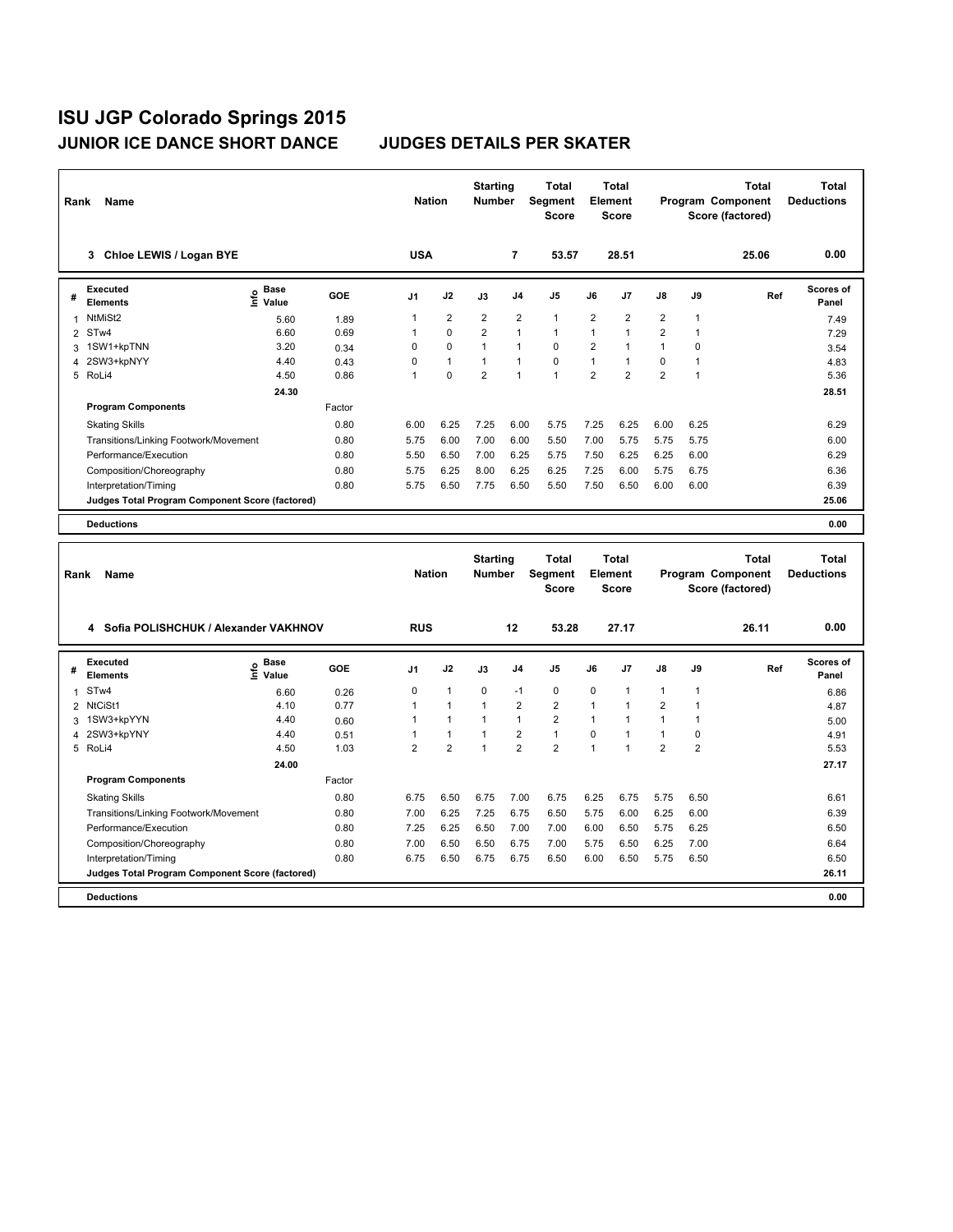| Rank           | Name                                            |                           |            | <b>Nation</b>           |                | <b>Starting</b><br><b>Number</b> |              | <b>Total</b><br>Segment<br><b>Score</b> |              | <b>Total</b><br>Element<br>Score |                |                | <b>Total</b><br>Program Component<br>Score (factored) | <b>Total</b><br><b>Deductions</b> |
|----------------|-------------------------------------------------|---------------------------|------------|-------------------------|----------------|----------------------------------|--------------|-----------------------------------------|--------------|----------------------------------|----------------|----------------|-------------------------------------------------------|-----------------------------------|
|                | 5 Ksenia KONKINA / Georgy REVIYA                |                           |            | <b>RUS</b>              |                |                                  | 8            | 52.95                                   |              | 28.43                            |                |                | 24.52                                                 | 0.00                              |
| #              | <b>Executed</b><br><b>Elements</b>              | Base<br>e Base<br>⊆ Value | <b>GOE</b> | J1                      | J2             | J3                               | J4           | J5                                      | J6           | J7                               | J8             | J9             | Ref                                                   | <b>Scores of</b><br>Panel         |
| $\mathbf{1}$   | STw <sub>3</sub>                                | 5.60                      | 0.26       | 1                       | $\mathbf 0$    | 0                                | $-2$         | 0                                       | 1            | 1                                | 0              | 1              |                                                       | 5.86                              |
| 2              | 1SW3+kpYYN                                      | 4.40                      | 0.51       | 1                       | $\mathbf{1}$   | $\overline{2}$                   | $\mathbf 0$  | $\mathbf{1}$                            | 1            | $\mathbf{1}$                     | $\mathbf{1}$   | $\mathbf 0$    |                                                       | 4.91                              |
| 3              | 2SW4+kpYYY                                      | 5.00                      | 0.51       | $\overline{1}$          | $\mathbf 0$    | 1                                | $\mathbf 0$  | $\mathbf{1}$                            | 1            | $\mathbf{1}$                     | $\mathbf{1}$   | $\mathbf{1}$   |                                                       | 5.51                              |
| $\overline{4}$ | NtMiSt2                                         | 5.60                      | 0.94       | $\mathbf{1}$            | $\mathbf{1}$   | $\mathbf{1}$                     | $\mathbf{1}$ | $\mathbf{1}$                            | 1            | $\overline{1}$                   | 0              | $\mathbf 0$    |                                                       | 6.54                              |
|                | 5 RoLi4                                         | 4.50                      | 1.11       | $\overline{2}$          | $\overline{2}$ | $\overline{2}$                   | $\mathbf{1}$ | $\overline{2}$                          | $\mathbf{1}$ | $\overline{2}$                   | $\overline{2}$ | $\overline{2}$ |                                                       | 5.61                              |
|                |                                                 | 25.10                     |            |                         |                |                                  |              |                                         |              |                                  |                |                |                                                       | 28.43                             |
|                | <b>Program Components</b>                       |                           | Factor     |                         |                |                                  |              |                                         |              |                                  |                |                |                                                       |                                   |
|                | <b>Skating Skills</b>                           |                           | 0.80       | 6.75                    | 6.50           | 6.75                             | 5.75         | 6.00                                    | 7.25         | 6.25                             | 5.00           | 5.75           |                                                       | 6.25                              |
|                | Transitions/Linking Footwork/Movement           |                           | 0.80       | 6.50                    | 6.00           | 7.00                             | 5.50         | 5.25                                    | 6.75         | 5.50                             | 4.75           | 5.50           |                                                       | 5.86                              |
|                | Performance/Execution                           |                           | 0.80       | 6.50                    | 6.50           | 6.50                             | 6.00         | 5.50                                    | 7.00         | 6.00                             | 5.50           | 5.25           |                                                       | 6.07                              |
|                | Composition/Choreography                        |                           | 0.80       | 7.00                    | 6.75           | 7.50                             | 5.50         | 5.75                                    | 6.75         | 6.00                             | 5.00           | 6.00           |                                                       | 6.25                              |
|                | Interpretation/Timing                           |                           | 0.80       | 6.50                    | 6.75           | 7.00                             | 5.75         | 5.50                                    | 7.00         | 6.25                             | 5.50           | 5.75           |                                                       | 6.21                              |
|                | Judges Total Program Component Score (factored) |                           |            |                         |                |                                  |              |                                         |              |                                  |                |                |                                                       | 24.52                             |
|                | <b>Deductions</b>                               |                           |            |                         |                |                                  |              |                                         |              |                                  |                |                |                                                       | 0.00                              |
|                |                                                 |                           |            |                         |                |                                  |              |                                         |              |                                  |                |                |                                                       |                                   |
|                |                                                 |                           |            |                         |                | <b>Starting</b>                  |              | <b>Total</b>                            |              | Total                            |                |                | <b>Total</b>                                          | <b>Total</b>                      |
| Rank           | Name                                            |                           |            | <b>Nation</b>           |                | Number                           |              | <b>Segment</b><br><b>Score</b>          |              | Element<br><b>Score</b>          |                |                | Program Component<br>Score (factored)                 | <b>Deductions</b>                 |
|                | 6 Ho Jung LEE / Richard Kang In KAM             |                           |            | <b>KOR</b>              |                |                                  | 9            | 50.25                                   |              | 25.71                            |                |                | 24.54                                                 | 0.00                              |
|                |                                                 |                           |            |                         |                |                                  |              |                                         |              |                                  |                |                |                                                       |                                   |
| #              | <b>Executed</b><br><b>Elements</b>              | Base<br>١nfo<br>Value     | <b>GOE</b> | J1                      | J2             | J3                               | J4           | J5                                      | J6           | J7                               | J8             | J9             | Ref                                                   | Scores of<br>Panel                |
| 1              | STw4                                            | 6.60                      | 0.60       | $\mathbf{1}$            | 1              | 1                                | $\mathbf 0$  | 1                                       | 1            | 1                                | 1              | 1              |                                                       | 7.20                              |
| $\overline{2}$ | NtMiSt1                                         | 4.10                      | 0.77       | $\overline{\mathbf{c}}$ | $\mathbf{1}$   | $\overline{2}$                   | $\mathbf{1}$ | 1                                       | 0            | $\overline{2}$                   | 1              | $\mathbf{1}$   |                                                       | 4.87                              |
| 3              | 1SW3+kpYYN                                      | 4.40                      | 0.17       | $\overline{1}$          | $\mathbf 0$    | 1                                | $\mathbf 0$  | $-1$                                    | 0            | 1                                | 0              | $\mathbf 0$    |                                                       | 4.57                              |
| 4              | 2SW2+kpYNN                                      | 3.80                      | 0.17       | 1                       | $\mathbf 0$    | $\overline{1}$                   | $\mathbf 0$  | $\mathbf 0$                             | 0            | 1                                | 0              | $-1$           |                                                       | 3.97                              |
|                | 5 RoLi4                                         | 4.50                      | 0.60       | $\overline{1}$          | $\mathbf{1}$   | 1                                | $\mathbf{1}$ | $\mathbf{1}$                            | 1            | 1                                | $\mathbf{1}$   | $\mathbf{1}$   |                                                       | 5.10                              |
|                |                                                 | 23.40                     |            |                         |                |                                  |              |                                         |              |                                  |                |                |                                                       | 25.71                             |
|                | <b>Program Components</b>                       |                           | Factor     |                         |                |                                  |              |                                         |              |                                  |                |                |                                                       |                                   |
|                | <b>Skating Skills</b>                           |                           | 0.80       | 6.50                    | 6.25           | 6.00                             | 6.00         | 6.00                                    | 6.00         | 6.50                             | 5.25           | 6.25           |                                                       | 6.14                              |
|                | Transitions/Linking Footwork/Movement           |                           | 0.80       | 6.25                    | 6.25           | 6.25                             | 5.75         | 5.50                                    | 5.50         | 6.00                             | 5.25           | 6.00           |                                                       | 5.89                              |
|                | Performance/Execution                           |                           | 0.80       | 7.25                    | 6.00           | 6.00                             | 6.25         | 6.25                                    | 5.75         | 6.50                             | 6.25           | 6.25           |                                                       | 6.21                              |
|                | Composition/Choreography                        |                           | 0.80       | 7.00                    | 6.50           | 7.25                             | 6.00         | 6.00                                    | 5.75         | 6.50                             | 5.75           | 6.50           |                                                       | 6.32                              |
|                | Interpretation/Timing                           |                           | 0.80       | 7.00                    | 6.00           | 6.75                             | 6.00         | 5.75                                    | 6.00         | 6.25                             | 5.75           | 6.00           |                                                       | 6.11                              |
|                | Judges Total Program Component Score (factored) |                           |            |                         |                |                                  |              |                                         |              |                                  |                |                |                                                       | 24.54                             |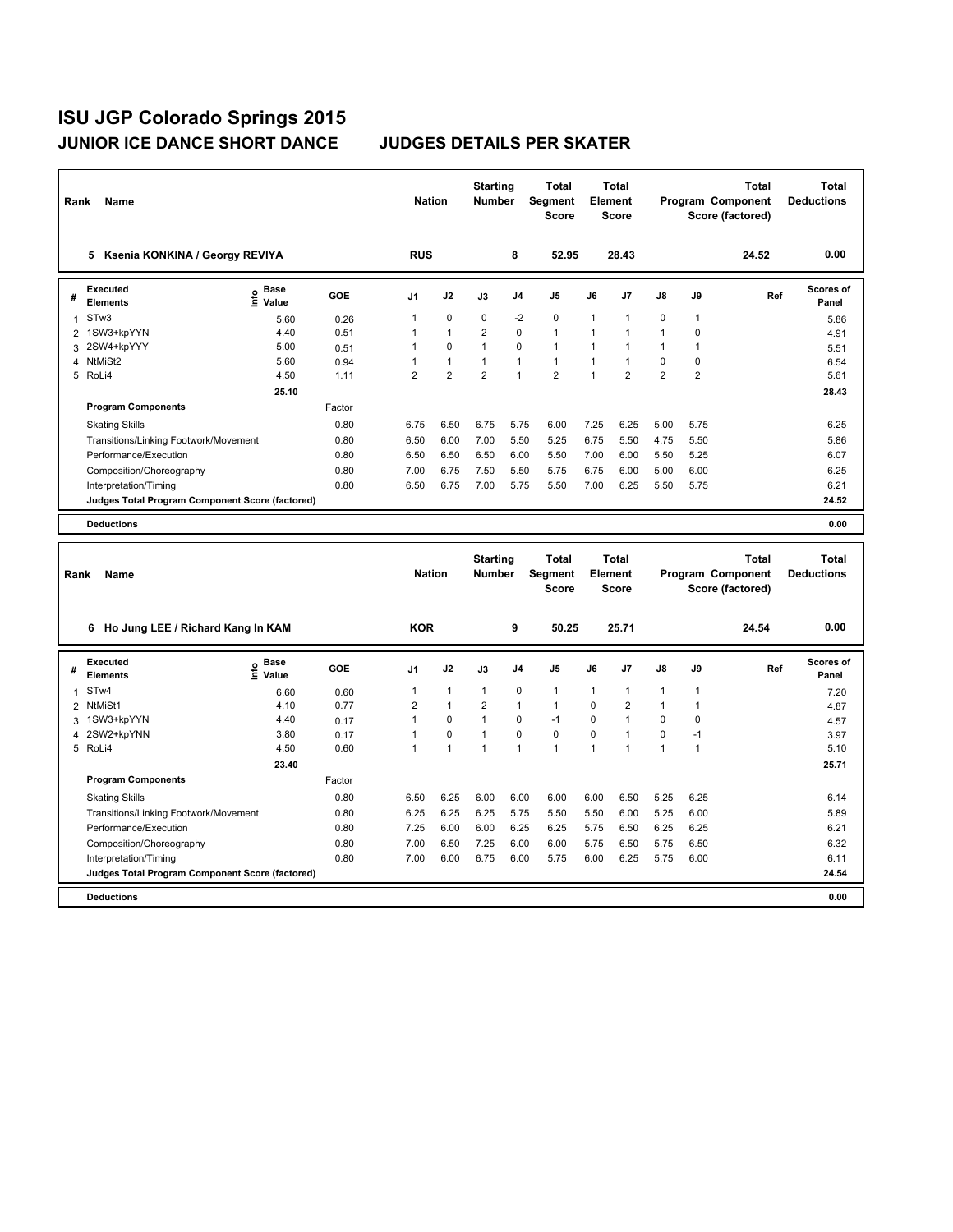| Rank           | Name                                            |                                      |         | <b>Nation</b>  |              | <b>Starting</b><br><b>Number</b> |                | Total<br><b>Segment</b><br><b>Score</b> | Element      | Total<br><b>Score</b> |                         |                | <b>Total</b><br>Program Component<br>Score (factored) | <b>Total</b><br><b>Deductions</b> |
|----------------|-------------------------------------------------|--------------------------------------|---------|----------------|--------------|----------------------------------|----------------|-----------------------------------------|--------------|-----------------------|-------------------------|----------------|-------------------------------------------------------|-----------------------------------|
|                | 7 Payten HOWLAND / Simon-Pierre MALETTE-PAQUE   |                                      |         | CAN            |              |                                  | 6              | 49.70                                   |              | 25.42                 |                         |                | 24.28                                                 | 0.00                              |
| #              | <b>Executed</b><br><b>Elements</b>              | Base<br>은 <sup>Base</sup><br>⊆ Value | GOE     | J <sub>1</sub> | J2           | J3                               | J <sub>4</sub> | J5                                      | J6           | J7                    | J8                      | J9             | Ref                                                   | Scores of<br>Panel                |
| 1              | NtMiSt1                                         | 4.10                                 | 0.77    | $\mathbf{1}$   | $\mathbf{1}$ | 2                                | $\overline{1}$ | $\overline{2}$                          | $\mathbf{1}$ | $\overline{2}$        | $\mathbf{1}$            | 1              |                                                       | 4.87                              |
|                | 2 STw4                                          | 6.60                                 | 0.34    | 0              | $\mathbf{1}$ | $\mathbf{1}$                     | $\mathbf 0$    | $\mathbf{1}$                            | $\Omega$     | 1                     | $\overline{\mathbf{c}}$ | 0              |                                                       | 6.94                              |
| 3              | 1SW1+kpNNN                                      | 3.20                                 | $-0.29$ | $-1$           | $\mathbf 0$  | 0                                | $\mathbf 0$    | $-1$                                    | $-1$         | 1                     | $-1$                    | $-1$           |                                                       | 2.91                              |
| $\overline{4}$ | 2SW4+kpYYY                                      | 5.00                                 | 0.17    | 0              | $\mathbf{1}$ | 1                                | $\overline{1}$ | $\pmb{0}$                               | $\mathbf 0$  | 0                     | 0                       | $-2$           |                                                       | 5.17                              |
| 5              | RoLi4                                           | 4.50                                 | 1.03    | $\overline{1}$ | $\mathbf{1}$ | $\overline{2}$                   | $\overline{2}$ | $\overline{2}$                          | 1            | $\overline{2}$        | $\overline{2}$          | $\overline{2}$ |                                                       | 5.53                              |
|                |                                                 | 23.40                                |         |                |              |                                  |                |                                         |              |                       |                         |                |                                                       | 25.42                             |
|                | <b>Program Components</b>                       |                                      | Factor  |                |              |                                  |                |                                         |              |                       |                         |                |                                                       |                                   |
|                | <b>Skating Skills</b>                           |                                      | 0.80    | 6.00           | 6.50         | 6.75                             | 6.00           | 6.25                                    | 6.00         | 6.25                  | 5.75                    | 5.75           |                                                       | 6.11                              |
|                | Transitions/Linking Footwork/Movement           |                                      | 0.80    | 5.75           | 6.50         | 7.00                             | 6.00           | 5.75                                    | 5.50         | 5.50                  | 5.00                    | 5.00           |                                                       | 5.71                              |
|                | Performance/Execution                           |                                      | 0.80    | 6.25           | 6.00         | 7.25                             | 6.50           | 6.00                                    | 5.25         | 6.50                  | 6.25                    | 5.50           |                                                       | 6.14                              |
|                | Composition/Choreography                        |                                      | 0.80    | 6.50           | 6.75         | 8.00                             | 6.25           | 6.50                                    | 5.50         | 6.25                  | 5.50                    | 5.25           |                                                       | 6.18                              |
|                | Interpretation/Timing                           |                                      | 0.80    | 6.25           | 6.50         | 7.25                             | 6.50           | 6.25                                    | 5.75         | 6.25                  | 6.00                    | 4.50           |                                                       | 6.21                              |
|                | Judges Total Program Component Score (factored) |                                      |         |                |              |                                  |                |                                         |              |                       |                         |                |                                                       | 24.28                             |
|                | <b>Deductions</b>                               |                                      |         |                |              |                                  |                |                                         |              |                       |                         |                |                                                       | 0.00                              |
|                |                                                 |                                      |         |                |              |                                  |                |                                         |              |                       |                         |                |                                                       |                                   |
|                |                                                 |                                      |         |                |              |                                  |                |                                         |              |                       |                         |                |                                                       |                                   |
| Rank           | Name                                            |                                      |         | <b>Nation</b>  |              | <b>Starting</b><br><b>Number</b> |                | <b>Total</b><br>Segment<br><b>Score</b> | Element      | <b>Total</b><br>Score |                         |                | <b>Total</b><br>Program Component<br>Score (factored) | <b>Total</b><br><b>Deductions</b> |
|                |                                                 |                                      |         |                |              |                                  |                |                                         |              |                       |                         |                |                                                       |                                   |
|                | 8 Sarah Marine ROUFFANCHE / Geoffrey BRISSAUD   |                                      |         | <b>FRA</b>     |              |                                  | 14             | 47.61                                   |              | 24.58                 |                         |                | 23.03                                                 | 0.00                              |
| #              | <b>Executed</b><br><b>Elements</b>              | Base<br>e Base<br>E Value            | GOE     | J1             | J2           | J3                               | J <sub>4</sub> | J5                                      | J6           | J7                    | J8                      | J9             | Ref                                                   | <b>Scores of</b><br>Panel         |
| $\mathbf{1}$   | STw <sub>3</sub>                                | 5.60                                 | 0.10    | $-1$           | $\mathbf 0$  | 0                                | $\overline{1}$ | $-2$                                    | 0            | 1                     | 1                       | 0              |                                                       | 5.70                              |
| $\overline{2}$ | 1SW2+kpYNN                                      | 3.80                                 | 0.43    | 1              | $\mathbf{1}$ | 1                                | $\overline{2}$ | 0                                       | 0            | 0                     | 1                       | 1              |                                                       | 4.23                              |
| 3              | 2SW3+kpYNY                                      | 4.40                                 | 0.26    | $\mathbf 0$    | 0            | 1                                | $\overline{2}$ | $\mathbf 0$                             | 0            | $\mathbf{1}$          | 0                       | 1              |                                                       | 4.66                              |
| 4              | NtMiSt2                                         | 5.60                                 | $-0.71$ | $-1$           | $-1$         | 0                                | $\pmb{0}$      | $-1$                                    | $-1$         | $-1$                  | $-1$                    | 0              |                                                       | 4.89                              |
|                | 5 SILi4                                         | 4.50                                 | 0.60    | $\mathbf{1}$   | $\mathbf{1}$ | 1                                | $\overline{2}$ | $\mathbf{1}$                            | 1            | $\mathbf{1}$          | 1                       | $\mathbf{1}$   |                                                       | 5.10                              |
|                |                                                 | 23.90                                |         |                |              |                                  |                |                                         |              |                       |                         |                |                                                       | 24.58                             |
|                | <b>Program Components</b>                       |                                      | Factor  |                |              |                                  |                |                                         |              |                       |                         |                |                                                       |                                   |
|                | <b>Skating Skills</b>                           |                                      | 0.80    | 5.75           | 6.25         | 6.50                             | 7.00           | 5.25                                    | 5.50         | 6.00                  | 5.00                    | 5.50           |                                                       | 5.82                              |
|                | Transitions/Linking Footwork/Movement           |                                      | 0.80    | 5.50           | 5.75         | 6.25                             | 7.25           | 5.00                                    | 5.25         | 5.50                  | 4.75                    | 5.25           |                                                       | 5.50                              |
|                | Performance/Execution                           |                                      | 0.80    | 5.50           | 6.00         | 6.00                             | 7.25           | 5.25                                    | 5.50         | 6.00                  | 5.75                    | 5.25           |                                                       | 5.71                              |
|                | Composition/Choreography                        |                                      | 0.80    | 6.00           | 6.00         | 6.75                             | 7.00           | 5.75                                    | 5.50         | 6.00                  | 5.25                    | 5.75           |                                                       | 5.96                              |
|                | Interpretation/Timing                           |                                      | 0.80    | 5.75           | 5.75         | 6.75                             | 7.00           | 5.25                                    | 5.25         | 6.25                  | 5.00                    | 5.50           |                                                       | 5.79                              |
|                | Judges Total Program Component Score (factored) |                                      |         |                |              |                                  |                |                                         |              |                       |                         |                |                                                       | 23.03                             |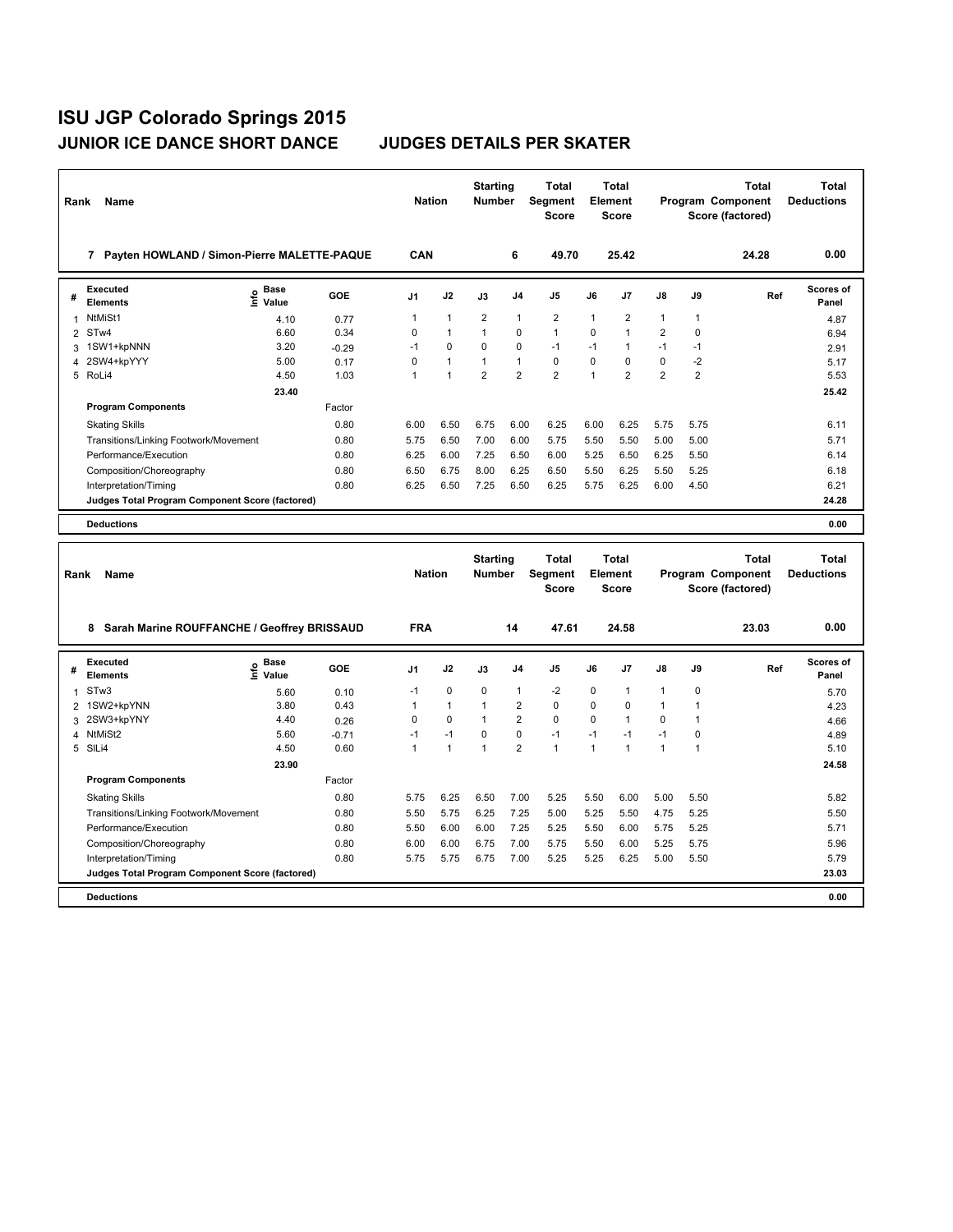| Rank           | Name                                            |                                      |            | <b>Nation</b> |                | <b>Starting</b><br><b>Number</b> |                | <b>Total</b><br>Segment<br><b>Score</b> |         | <b>Total</b><br>Element<br><b>Score</b> |              |      | <b>Total</b><br>Program Component<br>Score (factored) | <b>Total</b><br><b>Deductions</b> |
|----------------|-------------------------------------------------|--------------------------------------|------------|---------------|----------------|----------------------------------|----------------|-----------------------------------------|---------|-----------------------------------------|--------------|------|-------------------------------------------------------|-----------------------------------|
|                | 9 Angelina SINKEVYCH / Yegor YEGOROV            |                                      |            | <b>UKR</b>    |                |                                  | 13             | 45.56                                   |         | 24.88                                   |              |      | 20.68                                                 | 0.00                              |
| #              | <b>Executed</b><br><b>Elements</b>              | e Base<br>⊆ Value                    | <b>GOE</b> | J1            | J2             | J3                               | J <sub>4</sub> | J5                                      | J6      | J7                                      | J8           | J9   | Ref                                                   | Scores of<br>Panel                |
| 1              | NtMiSt1                                         | 4.10                                 | 0.34       | 1             | -1             | 1                                | $\overline{1}$ | 0                                       | 1       | 0                                       | 1            | 0    |                                                       | 4.44                              |
| 2              | 1SW2+kpYNN                                      | 3.80                                 | 0.00       | 0             | 0              | 0                                | $\pmb{0}$      | 0                                       | 1       | 0                                       | 0            | $-2$ |                                                       | 3.80                              |
| 3              | 2SW4+kpYYY                                      | 5.00                                 | $-0.14$    | 0             | $-1$           | 1                                | $\mathbf 0$    | $\mathbf 0$                             | 0       | $-1$                                    | 0            | $-1$ |                                                       | 4.86                              |
| $\overline{4}$ | STw4                                            | 6.60                                 | 0.17       | $\mathbf{1}$  | $\mathbf 0$    | $\mathbf{1}$                     | $-1$           | $\mathbf 0$                             | 1       | $\mathbf 0$                             | 0            | 0    |                                                       | 6.77                              |
|                | 5 RoLi4                                         | 4.50                                 | 0.51       | $\mathbf{1}$  | $\mathbf{1}$   | $\overline{2}$                   | $\overline{1}$ | $\mathbf{1}$                            | 1       | $\Omega$                                | $\mathbf{1}$ | 0    |                                                       | 5.01                              |
|                |                                                 | 24.00                                |            |               |                |                                  |                |                                         |         |                                         |              |      |                                                       | 24.88                             |
|                | <b>Program Components</b>                       |                                      | Factor     |               |                |                                  |                |                                         |         |                                         |              |      |                                                       |                                   |
|                | <b>Skating Skills</b>                           |                                      | 0.80       | 6.00          | 4.50           | 5.75                             | 5.00           | 5.50                                    | 6.50    | 4.75                                    | 4.50         | 4.75 |                                                       | 5.18                              |
|                | Transitions/Linking Footwork/Movement           |                                      | 0.80       | 5.75          | 4.25           | 6.25                             | 5.00           | 5.00                                    | 6.25    | 4.50                                    | 4.25         | 4.25 |                                                       | 5.00                              |
|                | Performance/Execution                           |                                      | 0.80       | 5.50          | 4.50           | 6.00                             | 5.25           | 5.25                                    | 6.00    | 4.75                                    | 4.75         | 5.00 |                                                       | 5.21                              |
|                | Composition/Choreography                        |                                      | 0.80       | 6.00          | 4.75           | 7.00                             | 5.00           | 5.75                                    | 6.00    | 5.25                                    | 4.00         | 4.50 |                                                       | 5.32                              |
|                | Interpretation/Timing                           |                                      | 0.80       | 5.75          | 5.00           | 6.00                             | 4.75           | 5.25                                    | 6.25    | 5.00                                    | 4.00         | 4.25 |                                                       | 5.14                              |
|                | Judges Total Program Component Score (factored) |                                      |            |               |                |                                  |                |                                         |         |                                         |              |      |                                                       | 20.68                             |
|                | <b>Deductions</b>                               |                                      |            |               |                |                                  |                |                                         |         |                                         |              |      |                                                       | 0.00                              |
|                |                                                 |                                      |            |               |                |                                  |                |                                         |         |                                         |              |      |                                                       |                                   |
|                |                                                 |                                      |            |               |                | <b>Starting</b>                  |                | <b>Total</b>                            |         | <b>Total</b>                            |              |      | <b>Total</b>                                          | <b>Total</b>                      |
| Rank           | Name                                            |                                      |            | <b>Nation</b> |                | <b>Number</b>                    |                | Segment<br><b>Score</b>                 | Element | Score                                   |              |      | Program Component<br>Score (factored)                 | <b>Deductions</b>                 |
|                |                                                 |                                      |            |               |                |                                  |                |                                         |         |                                         |              |      |                                                       | 1.00                              |
|                | Eliana GROPMAN / Ian SOMERVILLE<br>10           |                                      |            | <b>USA</b>    |                |                                  | 3              | 44.52                                   |         | 24.24                                   |              |      | 21.28                                                 |                                   |
| #              | <b>Executed</b><br><b>Elements</b>              | Base<br>e <sup>Base</sup><br>⊆ Value | GOE        | J1            | J2             | J3                               | J4             | J5                                      | J6      | J7                                      | J8           | J9   | Ref                                                   | Scores of<br>Panel                |
| 1              | ST <sub>w</sub> 4                               | 6.60                                 | $-0.21$    | $-1$          | $\Omega$       | 0                                | $-1$           | $-1$                                    | 0       | $-1$                                    | $\mathbf{1}$ | 0    |                                                       | 6.39                              |
| $\overline{2}$ | 1SW2+kpNYN                                      | 3.80                                 | 0.51       | $-1$          | $\mathbf{1}$   | 1                                | $\overline{1}$ | $\mathbf{1}$                            | 0       | $\mathbf{1}$                            | 1            | 1    |                                                       | 4.31                              |
| 3              | 2SW4+kpYYY                                      | 5.00                                 | 0.34       | 0             | $\mathbf{1}$   | 1                                | $\overline{1}$ | $\mathbf 0$                             | 1       | 0                                       | 1            | $-1$ |                                                       | 5.34                              |
| 4              | SILi4                                           | 4.50                                 | 0.60       | $\mathbf{1}$  | $\overline{2}$ | $\mathbf{1}$                     | $\mathbf{1}$   | $\mathbf{1}$                            | 1       | $\mathbf{1}$                            | $\mathbf{1}$ | 0    |                                                       | 5.10                              |
| 5              | NtMiSt1                                         | 4.10                                 | $-1.00$    | $-2$          | $-2$           | $-2$                             | $-2$           | $-2$                                    | $-1$    | $-2$                                    | $-2$         | $-2$ |                                                       | 3.10                              |
|                |                                                 | 24.00                                |            |               |                |                                  |                |                                         |         |                                         |              |      |                                                       | 24.24                             |
|                | <b>Program Components</b>                       |                                      | Factor     |               |                |                                  |                |                                         |         |                                         |              |      |                                                       |                                   |
|                | <b>Skating Skills</b>                           |                                      | 0.80       | 5.75          | 4.75           | 5.75                             | 5.00           | 5.50                                    | 4.75    | 5.25                                    | 5.00         | 5.00 |                                                       | 5.18                              |
|                | Transitions/Linking Footwork/Movement           |                                      | 0.80       | 5.25          | 5.50           | 6.00                             | 5.00           | 5.25                                    | 4.75    | 5.25                                    | 5.25         | 4.75 |                                                       | 5.18                              |
|                | Performance/Execution                           |                                      | 0.80       | 4.75          | 5.00           | 6.75                             | 5.50           | 5.50                                    | 4.75    | 5.00                                    | 6.25         | 4.25 |                                                       | 5.25                              |
|                | Composition/Choreography                        |                                      | 0.80       | 5.50          | 5.50           | 6.50                             | 5.50           | 5.75                                    | 5.00    | 6.00                                    | 5.25         | 5.00 |                                                       | 5.50                              |
|                | Interpretation/Timing                           |                                      | 0.80       | 5.50          | 5.75           | 6.25                             | 5.50           | 5.50                                    | 4.75    | 5.75                                    | 5.75         | 4.50 |                                                       | 5.50                              |
|                | Judges Total Program Component Score (factored) |                                      |            |               |                |                                  |                |                                         |         |                                         |              |      |                                                       | 21.28                             |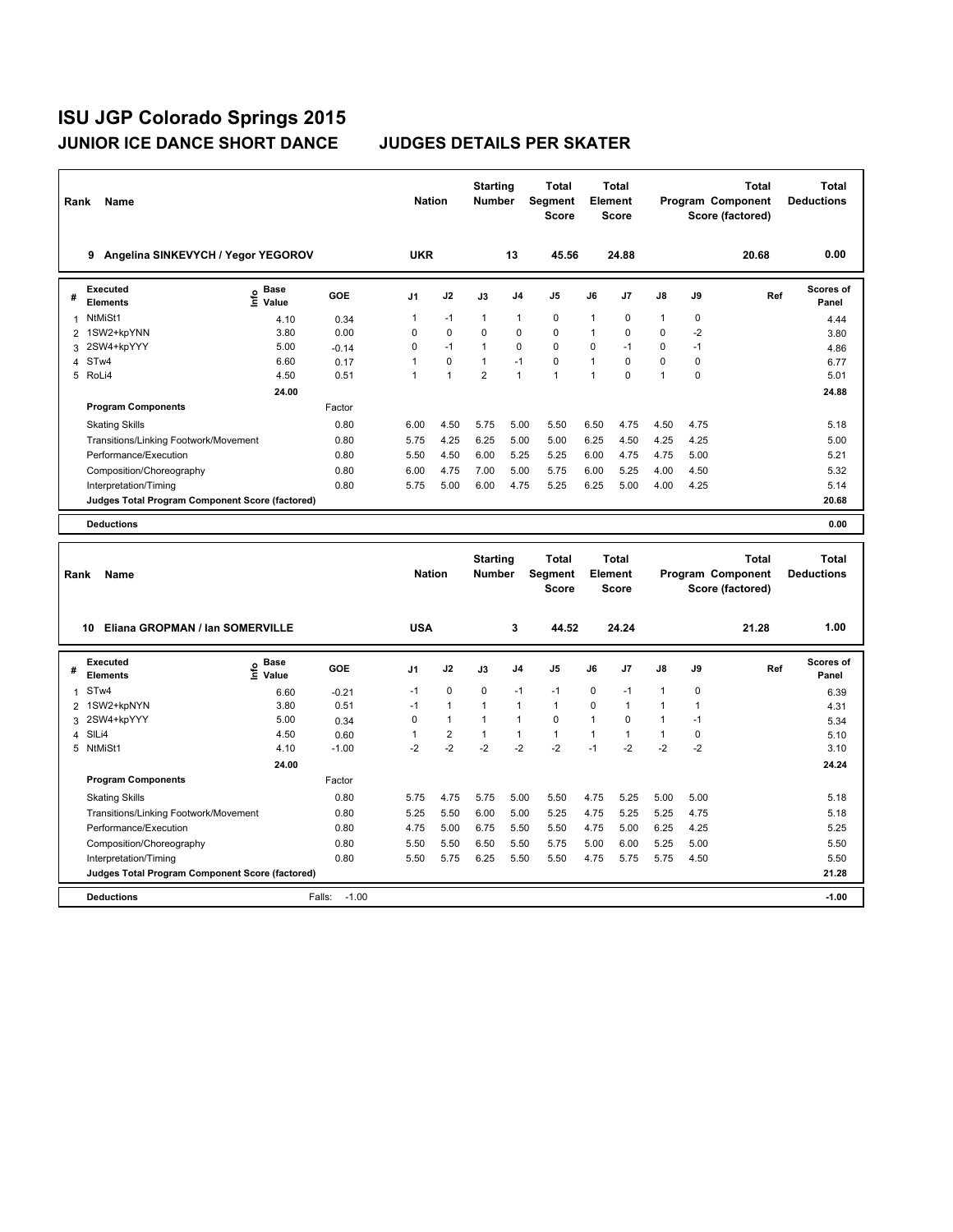| Rank           | Name                                            |                              |            | <b>Nation</b>  |             | <b>Starting</b><br><b>Number</b> |              | <b>Total</b><br><b>Segment</b><br>Score | Element | <b>Total</b><br><b>Score</b> |              |              | <b>Total</b><br>Program Component<br>Score (factored) | <b>Total</b><br><b>Deductions</b> |
|----------------|-------------------------------------------------|------------------------------|------------|----------------|-------------|----------------------------------|--------------|-----------------------------------------|---------|------------------------------|--------------|--------------|-------------------------------------------------------|-----------------------------------|
|                | Ria SCHWENDINGER / Valentin WUNDERLICH<br>11    |                              |            | <b>GER</b>     |             |                                  | $\mathbf{2}$ | 44.26                                   |         | 25.32                        |              |              | 18.94                                                 | 0.00                              |
| #              | <b>Executed</b><br>Elements                     | Base<br>lnfo<br>Value        | <b>GOE</b> | J1             | J2          | J3                               | J4           | J5                                      | J6      | J7                           | J8           | J9           | Ref                                                   | <b>Scores of</b><br>Panel         |
| 1              | STw4                                            | 6.60                         | $-0.21$    | $-2$           | $-1$        | 0                                | $-1$         | $\mathbf 0$                             | 0       | 0                            | $-1$         | $\mathbf 0$  |                                                       | 6.39                              |
| 2              | 1SW3+kpYYN                                      | 4.40                         | 0.09       | $-1$           | $\mathbf 0$ | 0                                | 0            | $\mathbf{1}$                            | 0       | $\mathbf{1}$                 | 0            | $\mathbf 0$  |                                                       | 4.49                              |
| 3              | 2SW2+kpYNN                                      | 3.80                         | $-0.14$    | $-1$           | $-1$        | 0                                | 0            | $\mathbf 0$                             | 0       | 0                            | 0            | $-1$         |                                                       | 3.66                              |
| 4              | NtMiSt2                                         | 5.60                         | 0.17       | $-1$           | $\mathbf 0$ | 0                                | $\mathbf{1}$ | $\mathbf{1}$                            | 0       | 1                            | 0            | $-1$         |                                                       | 5.77                              |
|                | 5 RoLi4                                         | 4.50                         | 0.51       | $\overline{1}$ | $\Omega$    | 1                                | $\mathbf{1}$ | $\mathbf{1}$                            | 1       | 1                            | 1            | $\Omega$     |                                                       | 5.01                              |
|                |                                                 | 24.90                        |            |                |             |                                  |              |                                         |         |                              |              |              |                                                       | 25.32                             |
|                | <b>Program Components</b>                       |                              | Factor     |                |             |                                  |              |                                         |         |                              |              |              |                                                       |                                   |
|                | <b>Skating Skills</b>                           |                              | 0.80       | 3.75           | 5.50        | 5.00                             | 4.75         | 5.75                                    | 5.25    | 5.00                         | 4.00         | 4.50         |                                                       | 4.86                              |
|                | Transitions/Linking Footwork/Movement           |                              | 0.80       | 4.00           | 4.25        | 4.75                             | 4.50         | 5.50                                    | 4.75    | 4.25                         | 3.75         | 4.25         |                                                       | 4.39                              |
|                | Performance/Execution                           |                              | 0.80       | 4.00           | 5.00        | 5.25                             | 5.00         | 5.25                                    | 5.00    | 5.00                         | 4.75         | 4.00         |                                                       | 4.86                              |
|                | Composition/Choreography                        |                              | 0.80       | 4.50           | 4.75        | 5.75                             | 4.75         | 6.00                                    | 5.25    | 4.75                         | 4.25         | 4.50         |                                                       | 4.89                              |
|                | Interpretation/Timing                           |                              | 0.80       | 4.25           | 4.75        | 5.00                             | 4.75         | 5.50                                    | 4.75    | 5.00                         | 4.25         | 4.25         |                                                       | 4.68                              |
|                | Judges Total Program Component Score (factored) |                              |            |                |             |                                  |              |                                         |         |                              |              |              |                                                       | 18.94                             |
|                | <b>Deductions</b>                               |                              |            |                |             |                                  |              |                                         |         |                              |              |              |                                                       | 0.00                              |
|                |                                                 |                              |            |                |             |                                  |              |                                         |         |                              |              |              |                                                       |                                   |
|                |                                                 |                              |            |                |             | <b>Starting</b>                  |              | Total                                   |         | <b>Total</b>                 |              |              | <b>Total</b>                                          | <b>Total</b>                      |
| Rank           | Name                                            |                              |            | <b>Nation</b>  |             | <b>Number</b>                    |              | <b>Segment</b><br><b>Score</b>          | Element | <b>Score</b>                 |              |              | Program Component<br>Score (factored)                 | <b>Deductions</b>                 |
|                |                                                 |                              |            |                |             |                                  |              |                                         |         |                              |              |              |                                                       |                                   |
|                | 12 Gweneth SLETTEN / Elliot VERBURG             |                              |            | <b>GBR</b>     |             |                                  | 5            | 39.62                                   |         | 20.76                        |              |              | 18.86                                                 | 0.00                              |
| #              | <b>Executed</b><br><b>Elements</b>              | <b>Base</b><br>١nf٥<br>Value | <b>GOE</b> | J1             | J2          | J3                               | J4           | J5                                      | J6      | J7                           | J8           | J9           | Ref                                                   | <b>Scores of</b><br>Panel         |
| 1              | NtMiSt1                                         | 4.10                         | 0.09       | 0              | $\mathbf 0$ | $\Omega$                         | $\mathbf 0$  | $\mathbf 0$                             | 0       | $\mathbf{1}$                 | 1            | 0            |                                                       | 4.19                              |
| $\overline{2}$ | 1SW2+kpYNN                                      | 3.80                         | $-0.21$    | $-1$           | $-1$        | 0                                | $\mathbf 0$  | $-1$                                    | 0       | 0                            | 0            | $-1$         |                                                       | 3.59                              |
| 3              | 2SW3+kpNYY                                      | 4.40                         | $-0.07$    | $-1$           | $\Omega$    | $\Omega$                         | $\Omega$     | $\Omega$                                | 0       | $\Omega$                     | $\Omega$     | $-1$         |                                                       | 4.33                              |
|                | 4 STw2                                          | 4.60                         | $-0.71$    | $-2$           | $\mathbf 0$ | $-2$                             | $-1$         | $-2$                                    | $-1$    | $-1$                         | $-1$         | $-2$         |                                                       | 3.89                              |
| 5              | RoLi4                                           | 4.50                         | 0.26       | 0              | $\mathbf 0$ | $\mathbf{1}$                     | $\mathbf 0$  | $\mathbf{1}$                            | 0       | 0                            | $\mathbf{1}$ | $\mathbf{1}$ |                                                       | 4.76                              |
|                |                                                 | 21.40                        |            |                |             |                                  |              |                                         |         |                              |              |              |                                                       | 20.76                             |
|                | <b>Program Components</b>                       |                              | Factor     |                |             |                                  |              |                                         |         |                              |              |              |                                                       |                                   |
|                | <b>Skating Skills</b>                           |                              | 0.80       | 4.75           | 5.25        | 5.00                             | 5.00         | 5.00                                    | 4.50    | 5.25                         | 4.25         | 4.25         |                                                       | 4.82                              |
|                | Transitions/Linking Footwork/Movement           |                              | 0.80       | 4.75           | 5.00        | 5.25                             | 4.50         | 4.75                                    | 4.00    | 5.00                         | 4.50         | 4.00         |                                                       | 4.64                              |
|                | Performance/Execution                           |                              | 0.80       | 4.25           | 4.75        | 4.75                             | 4.75         | 4.75                                    | 4.25    | 5.25                         | 4.75         | 3.75         |                                                       | 4.61                              |
|                | Composition/Choreography                        |                              | 0.80       | 5.00           | 5.25        | 5.75                             | 4.50         | 5.50                                    | 4.25    | 5.00                         | 4.25         | 4.50         |                                                       | 4.86                              |
|                | Interpretation/Timing                           |                              | 0.80       | 4.75           | 5.25        | 5.00                             | 4.00         | 5.25                                    | 4.25    | 4.75                         | 4.50         | 4.00         |                                                       | 4.64                              |
|                | Judges Total Program Component Score (factored) |                              |            |                |             |                                  |              |                                         |         |                              |              |              |                                                       | 18.86                             |